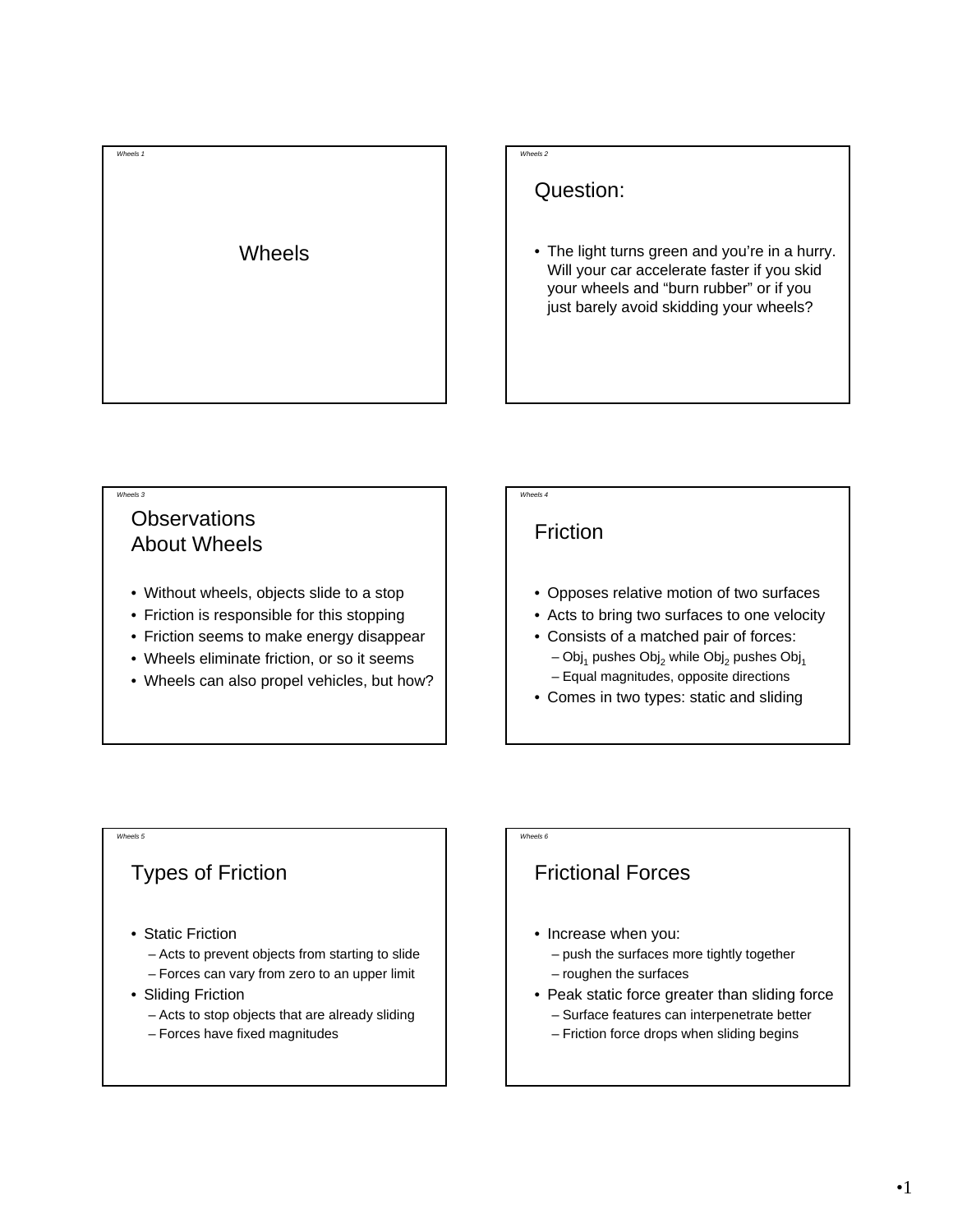#### *Wheels 7*

# Question:

• The light turns green and you're in a hurry. Will your car accelerate faster if you skid your wheels and "burn rubber" or if you just barely avoid skidding your wheels?

### *Wheels 8*

## Friction and Wear

- Static friction (no distance) – No work and no wear
- Sliding friction (distance traveled) – Work and wear
	- Work is turned into thermal energy



# Types of Energy • Ordered Energy – Organized in chunks (e.g. work) • Disordered Energy

*Wheels 11*

- Fragmented (e.g. thermal energy)
- Sliding friction disorders energy
- Converts work into thermal energy